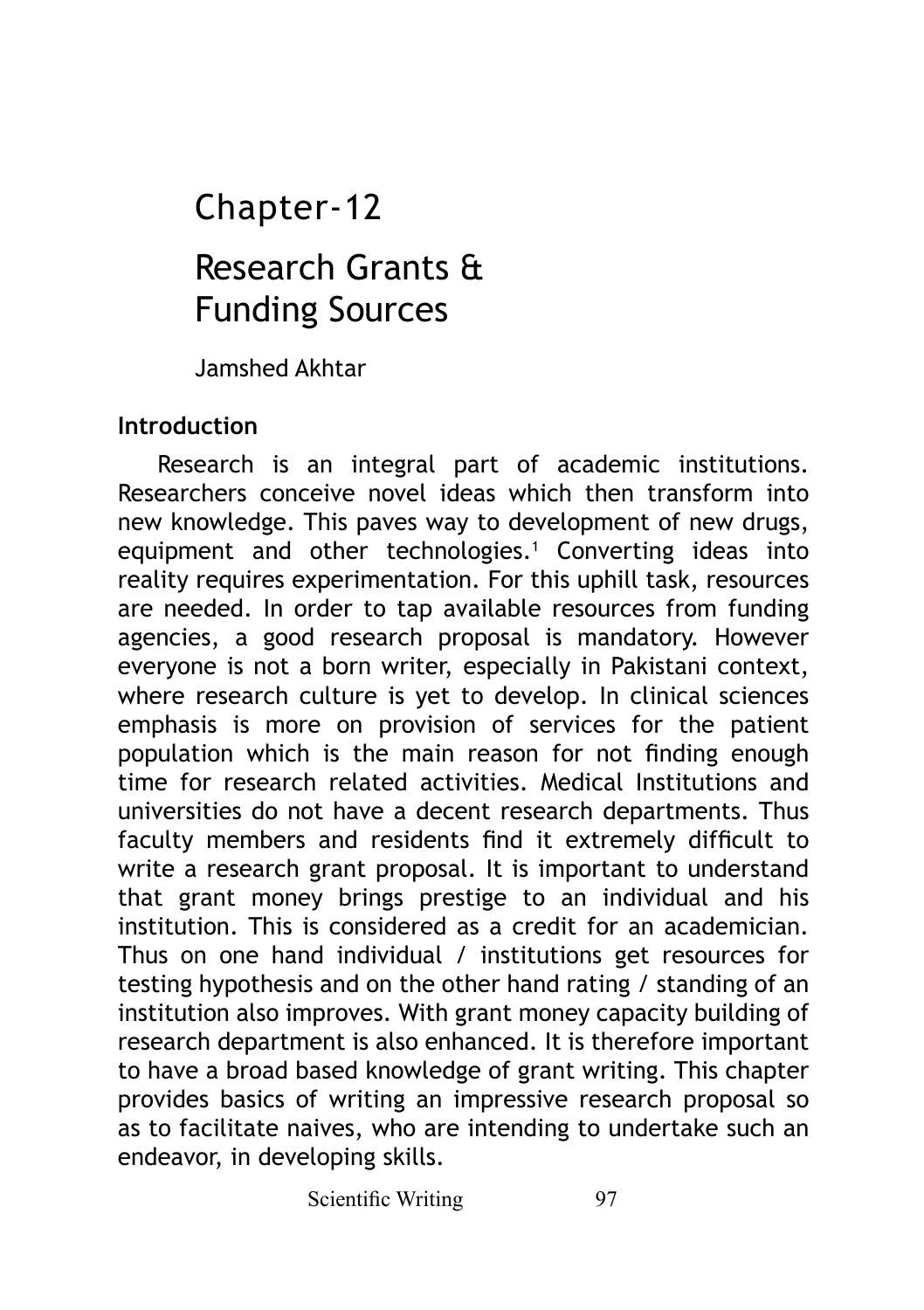# **Essential Steps in Grant Writing**

*a) Problem Statement:* Research is a systematic process. It begins with identification of a problem which researcher wishes to address. It can be basic research where intention is to increase the knowledge or applied research intended to develop new chemical compounds etc. Problem must be of significant interest so as to attract funding agencies.<sup>2</sup>

Statement of problem can be written in three steps. It should start as to what is an ideal situation. It is followed by what currently exists that needs to be improved. The last component points out how researcher plans to address this situation so as to achieve desired outcomes. The issue in context must be described in sufficient detail so that readers are able to get clear message as to how useful this research would be. This section must not be long. About 500 to 750 words suffice. Providing evidence based references in this section adds to strength of this section.

*b) Literature Search:* It is important that a thorough search must have been contemplated by the researcher related to problem of statement. If same problem has been addressed and solutions are available, then it would be inappropriate to waste time and resources on re-inventing the wheel. Researchers must be able to access all the published literature on the subject. The full length articles, for which subscription is required, are often ignored by the researchers. These may contain sufficient information in relation to subject of research. It would be helpful for the authors to find Cochrane Reviews on the subject. Systematic literature review and meta analysis on the subject can help in finding out previous work done on the issue.

*c) Developing Research Question:* Based upon problem identified formulate a clear research question for which answer can be sought. This is the fundamental part of the proposal. It must be measureable, feasible and ethical as well. This helps in identifying study design to answer the question raised and how the results will be analyzed.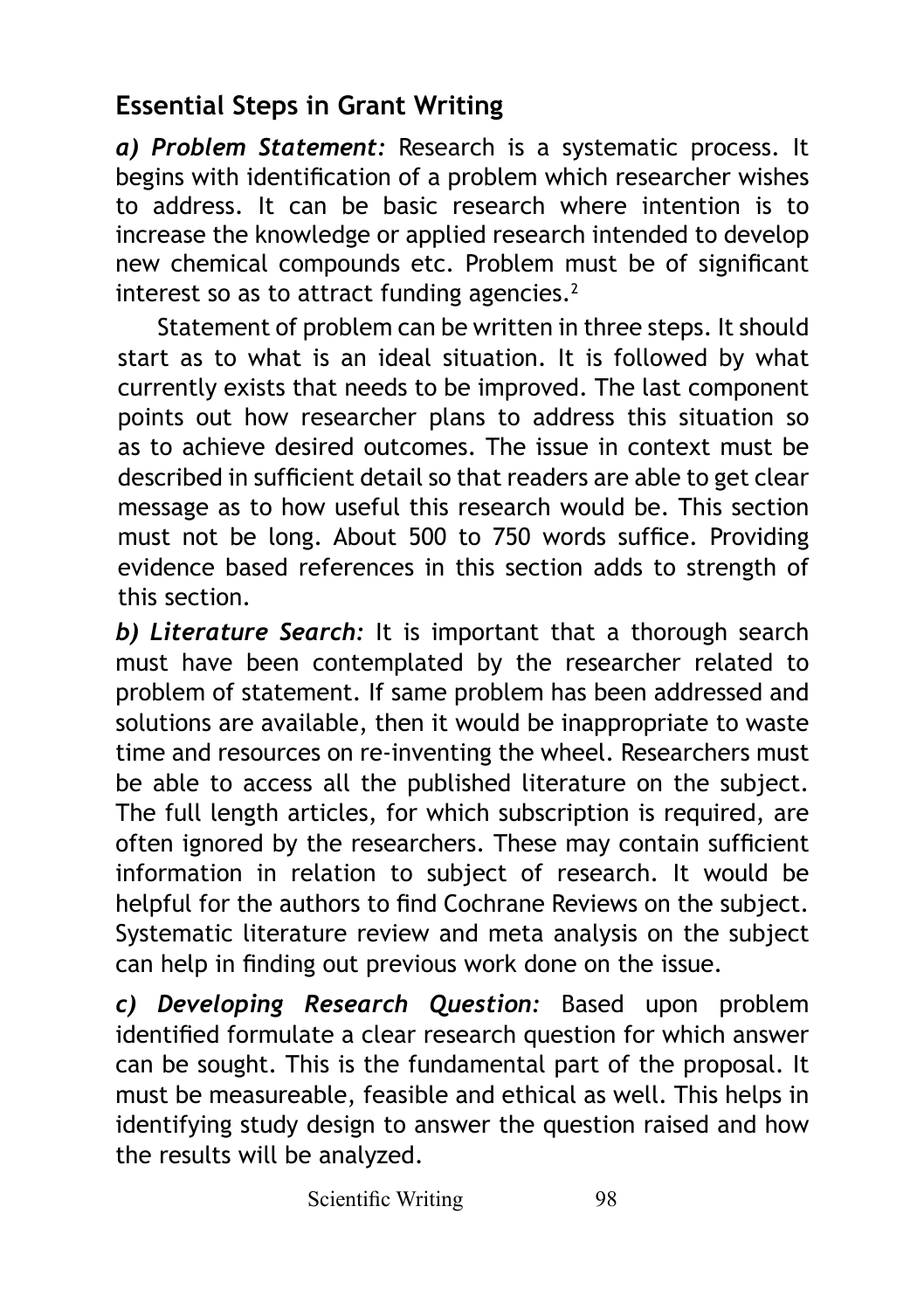*d) Hypothesis Generation:* Hypothesis is described as an educated guess. It is a statement as to what will happen in course of experiments. It should be clear and described in simple words. It is based upon the variables that researchers want to analyze. Hypothesis should be testable.

*e) Selection of Study Design:* This is dictated by research question. A randomized controlled trial is considered as high level evidence. Only through this study design one can confidently deduce that an intervention done as an experiment, resulted in an outcome. With observational study designs one can find associations between exposure and outcome. Cohort studies in this context are extremely useful. It is not possible to always conduct a randomized controlled trial in some specialties.<sup>3</sup> Thus scientifically conducted observational studies can answer important question, based upon nature of the problem.

*f) Sample Size Calculation:* It is extremely important to determine minimum sample size for conducting a research so as to obtain meaningful results through statistical analysis. An epidemiologist may help in calculating sample size through various formulas available free of cost on internet. As a broad based concept it can be understood in simple words by stating that it is not possible to induct the whole population in context to answer a research question. It is therefore important to find a representative "sample" of the population that may be inducted into the study and results obtained can then be generalized to same population from which sample was drawn.4 This is an essential step often not taken into consideration.

*g) Analysis of Results:* Statistical test that will be applied on variables of the data collected is another mandatory requirement. Statistician should be consulted before researcher plans to collect data. Validity of statistical analysis depends upon sample size.

*h) Study Location / Collaborators/ Environment:* Mention study site/s where research will be conducted. In case it is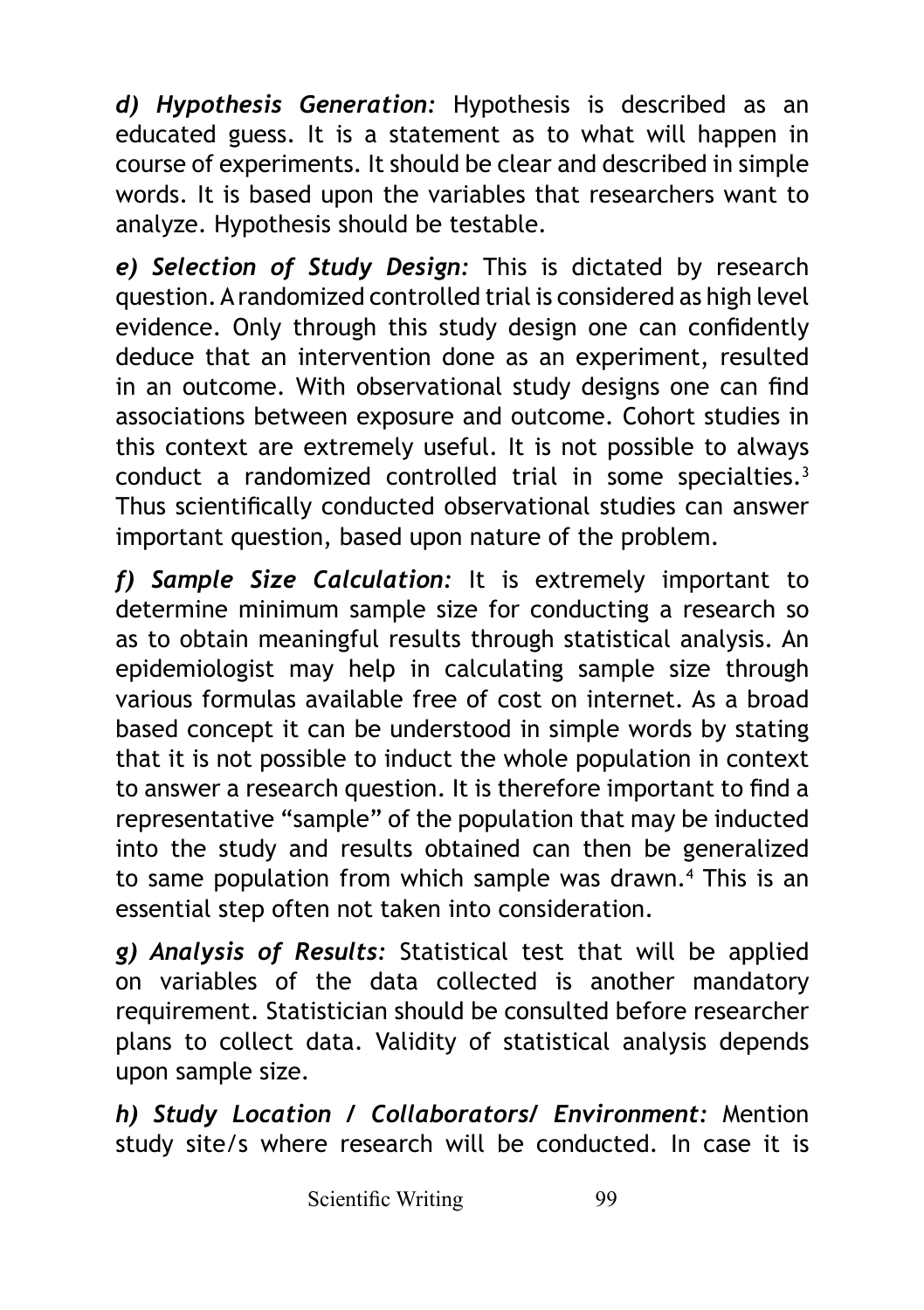multicenter collaboration then permission must be sought from other institutions. The name of all the collaborators must be written in main document. The availability of equipment, laboratory, human resource etc must be mentioned.

*i) Ethical Considerations:* All research proposals must be approved by institutional review boards and ethics review committees. Human subject research can expose study population to undue harm. Ethics review committees are there to prevent such happenings. These are not to be considered as hurdles but a facilitator. Informed consent forms must be developed on standard guidelines and be available for review with the main document. Researchers must declare if they have any conflict of interest. Any association or payment received for conducting research from other sources must be declared upfront.

*j) Dissemination of Results:* A paragraph as to how the results will be disseminated is important. A funding agency will be interested in knowing which data base might accept such a research. It will also justify additional expenses asked for publication and presentation of results in international conferences and other meetings. Funding agencies also get credit when disclosure is made as to who provided funds for the research.

*k) Financial Needs (Budget):* Cost calculation of research project is important consideration. Researcher must rationalize the amount mentioned against each head. Funding agencies meticulously scrutinize this part of the proposal. It is important for the researcher that their institutions should have a basic infrastructure for conducting research. This includes logistics and human resource.

*l) Timeline:* Researchers should provide an outline as to project schedule. A Gantt chart illustrates nicely the timeline which is easily understandable and gives better conception of the implementation strategies.

A general outline of a grant proposal submitted to a donor agency include some key elements which are given in Table-I.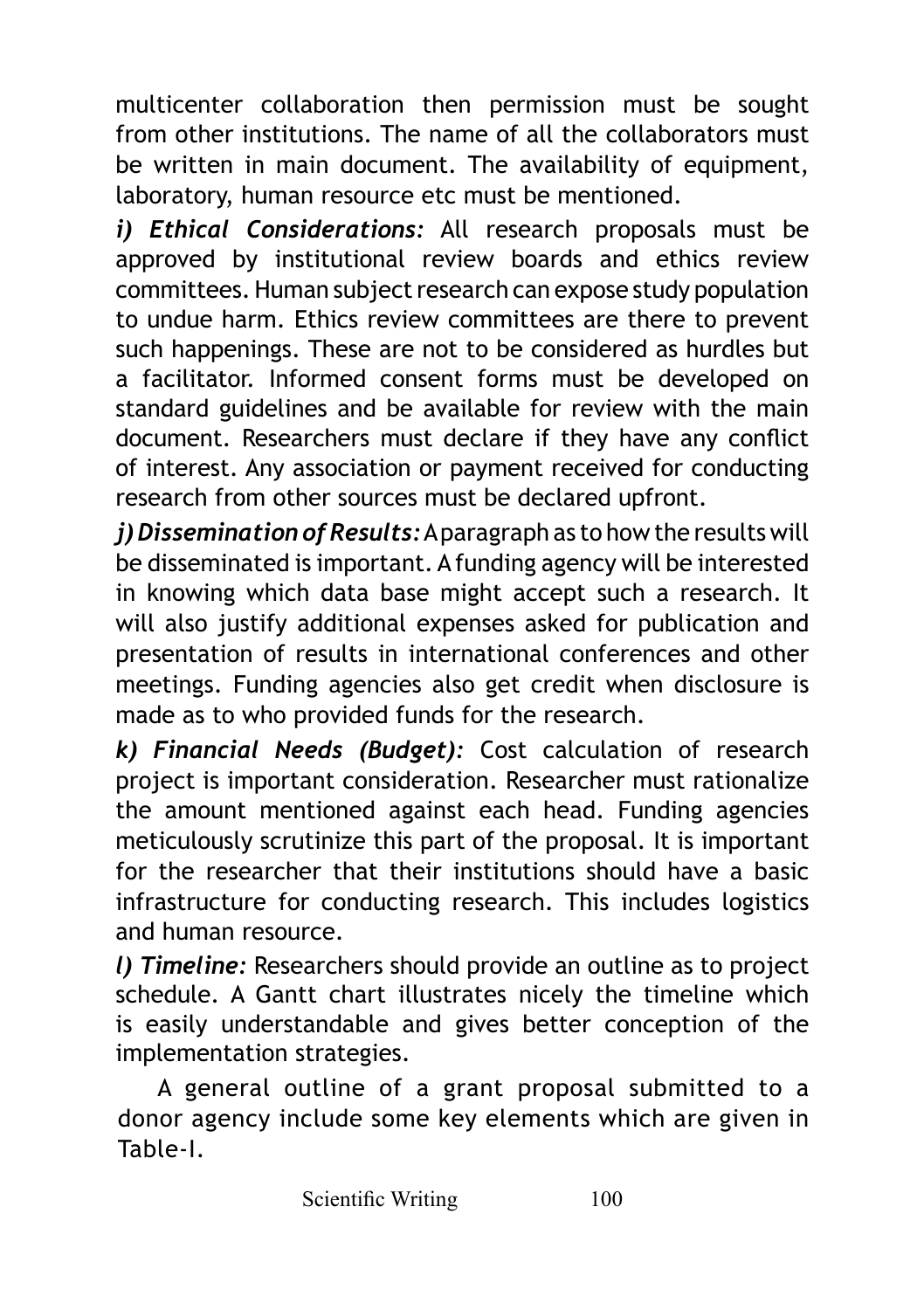| Table-I: Key Elements of Grant Proposal Document.                            |                                                                                                                    |
|------------------------------------------------------------------------------|--------------------------------------------------------------------------------------------------------------------|
| <b>Executive summary</b>                                                     | Abstract - New idea / Gaps in<br>knowledge / How to fill in the<br>gap in knowledge / what would<br>be its impact? |
| Research Protocol                                                            | Methodology<br><b>Research Question</b><br>Hypothesis<br>Sample size<br>Inclusion / Exclusion criteria             |
| <b>Ethical Considerations</b><br><b>Budget Allocation</b><br><b>Timeline</b> | Statistical analysis<br>IRB / ERC Approval<br>Provide details of expenditure<br>Develop Gantt Chart                |

#### **Identifying Appropriate Funding Agency**

It is important for the researcher to surf internet for grant awarding bodies. Each agency has its own vision. They award grants to the projects that align with their objectives. It is important to visit their website as each donor agency has also developed their own guidelines. Read carefully the needed format and any specific documentations required. Various types of government and non-governmental bodies that provide grants are given below. In addition many universities, foundations, association etc offer grants and scholarships for research purposes.

*a) In Pakistan:* Higher Education Commission (HEC), Pakistan Health & Research Council (PHRC), Pakistan Science Foundation, Pakistan Academy of Sciences are few of the organizations that award grants for research under various categories. HEC also offers Start – up research grant for fresh PhD degree holders. HEC provides up to 20 million rupees grant to faculty members through National Research Program of few Universities. Various types of other grants are also available. Intended persons can visit their website (http://hec.gov.pk) for details. PHRC also provides research grant in priority areas including both communicable and non-communicable diseases. A grant up to 0.3 million is available for principal investigator.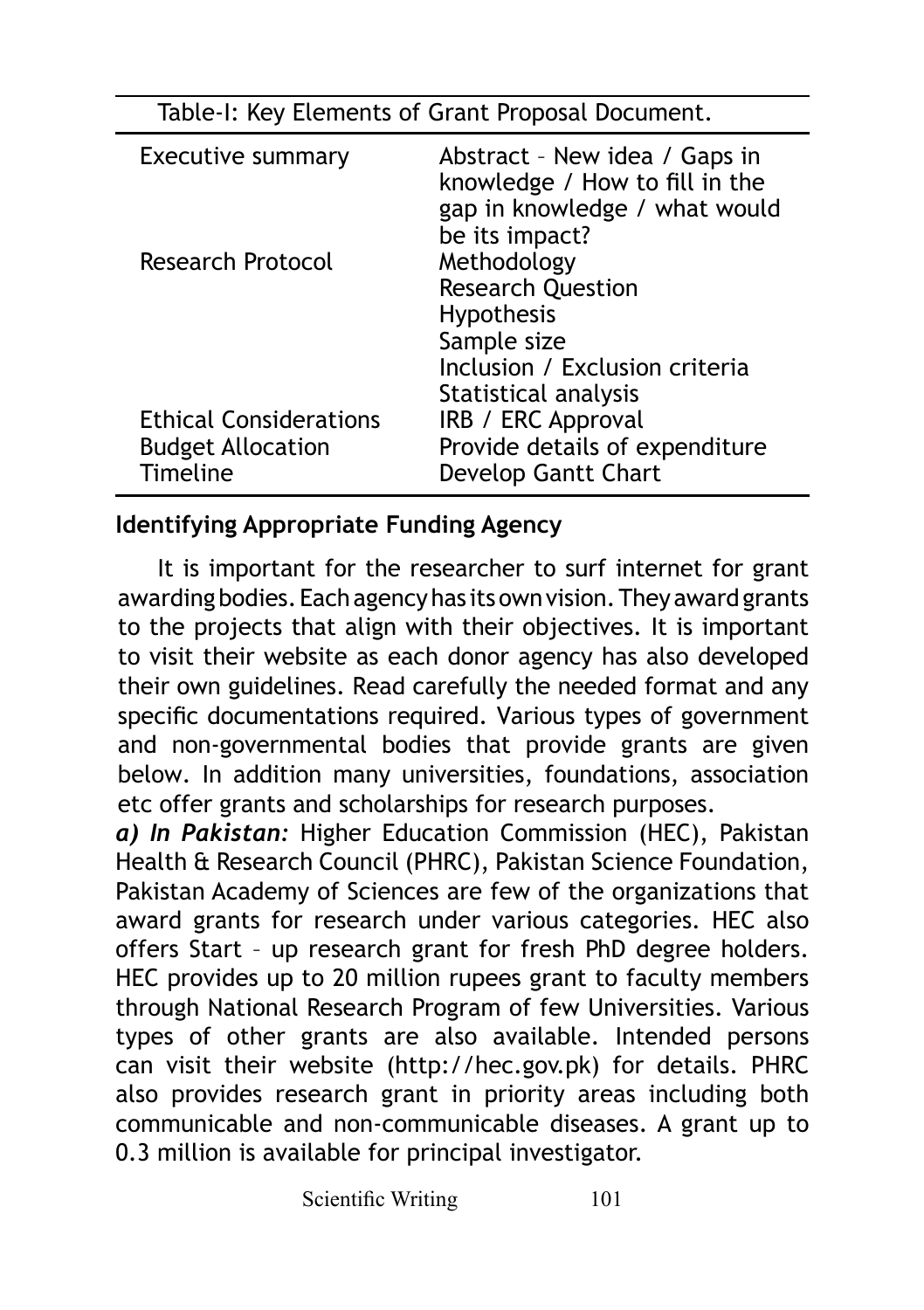*b) International Donor Agencies Working in Pakistan:* Many international donor agencies like USAID, in collaboration with government of Pakistan and provinces, award grants to researchers. World Health Organization through UNICEF and other divisions that have special mandate in select areas also provides funds in health sector.

*c) Foreign Donors:* There are many donor agencies that have special funds for developing countries especially in health and social sectors including education. This includes renowned Bill and Melinda Foundation. They are quite active in Pakistan in area of vaccines and infectious diseases.

*d) Collaborative Research Funds:* Many researchers in developed countries have ongoing projects and they seek collaborative partners in developing countries for facilitating ongoing research.

*e) Pharmaceutical Industry:* Pharmaceutical companies also provide funding for research. Conflict of interest in such situation should be considered. In Pakistan PharmEvo through Health Research Advisory Board (Health RAB), Getz, Hilton are few to mention here. These companies are usually involved in phase IV trials.

# **International Grants and Funding Opportunities**

A list of donor agencies is given in Table-II, from where researchers can seek grants and funds.<sup>5-7</sup>

Table-II: Grant Awarding Agencies.

Research Councils UK Commonwealth Funds National Institute of Health (NIH) Center for Disease Control (CDC) Global Health Initiatives Gates (Bill and Melinda) Foundation The Global Fund Pfizer Wellcome Trust International Development Research Centre (Canada) The Fogarty International Center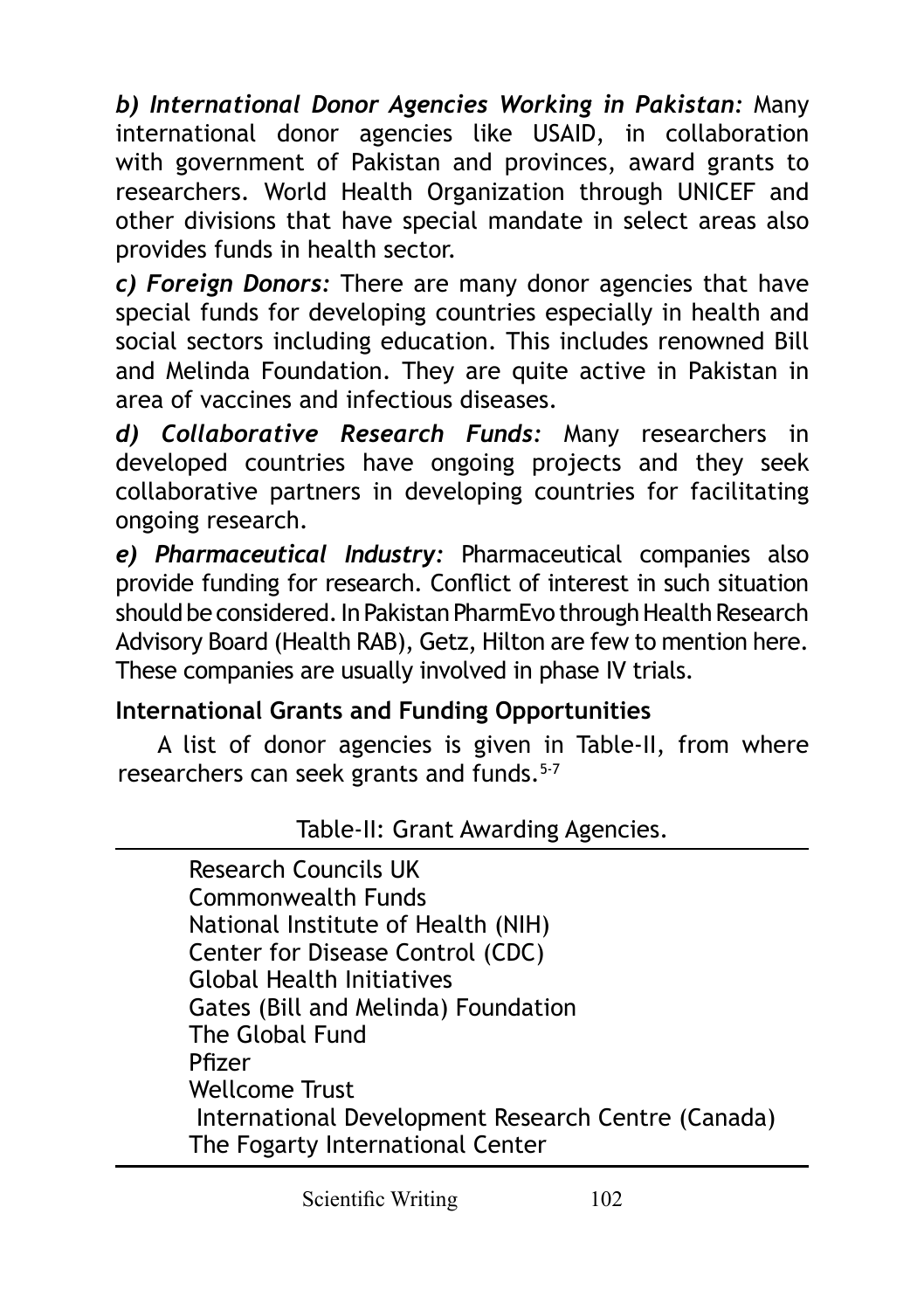# **Types of Grants**

Various categories of grants are available from other countries. It is important to mention here that researcher can seek grant for further education, career development, and travel as well. International exposure helps in broadening thinking processes which helps in generating new ideas for research.

#### **Important Considerations**

*a) Researchers' CV:* In international arena number of agencies offer grants mostly though universities and government ministries to researchers. In this context researchers' own CV and association with an institution is important. Even in Pakistan, previous publications in impact factor journals and citation index of publications by researcher also counts. Researchers must mention other academic activities like being faculty member of prestigious universities, societies, associations, reviewer of medical journals, or member of editorial boards of journals etc.

It must be remembered that researcher works with a team. It is considered a strength if team includes persons with excellent academic background, who themselves have received research grants previously. Funding agencies are always critical in vetting the standing of research team. A good track record increases the chance of receiving grants.

It is advisable that researchers should keep their proposals ready or be able to complete them in short time as funding agencies announce availability of grants at random. They should keep a close eye on advertisement published in newspapers, medical journals and newsletters as well. Appropriate selection of available grant is important as some are time bound and funding may be limited.

*b) Institution Standing:* University / institution rating is important for funding agencies. Availability of logistics and trained human resource gets priority. Many universities invite researchers to become part of their team. Benefits are thus received by researcher as well as university when grant is approved.